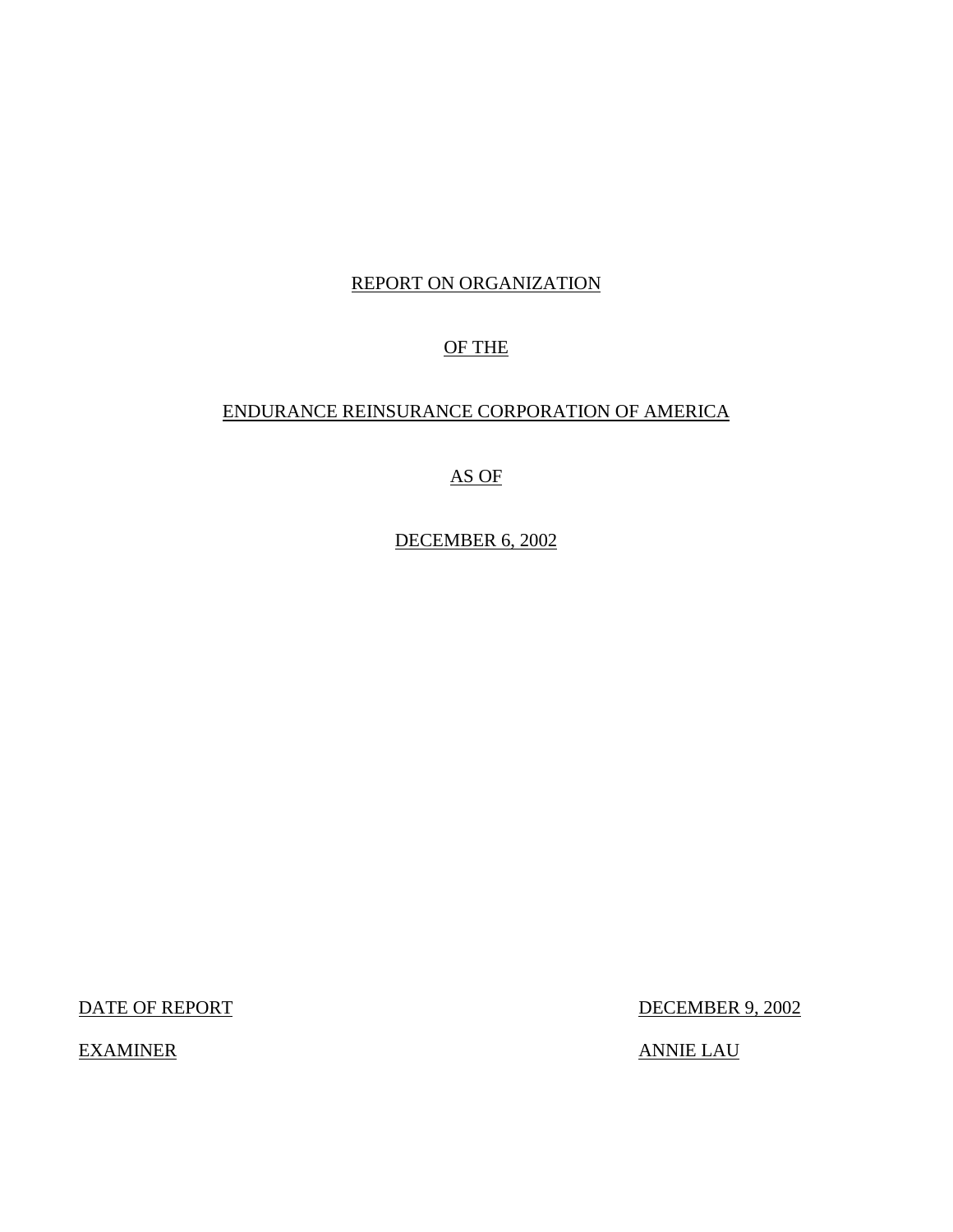# TABLE OF CONTENTS

| <b>ITEM</b> |                                                   | PAGE NO.       |
|-------------|---------------------------------------------------|----------------|
| 1.          | Scope of examination                              | $\overline{2}$ |
| 2.          | Incorporation                                     | $\overline{2}$ |
| 3.          | Capitalization and Subscription                   | $\overline{4}$ |
| 4.          | <b>Balance</b> sheet                              | 5              |
| 5.          | Custodial agreement                               | 6              |
| 6.          | Authorization powers and minimum capital required | 7              |
| 7.          | Holding company system                            | 8              |
| 8.          | Conclusion                                        | 10             |
| 9.          | Summary of comments and recommendations           | 10             |
|             | Affidavit                                         | 11             |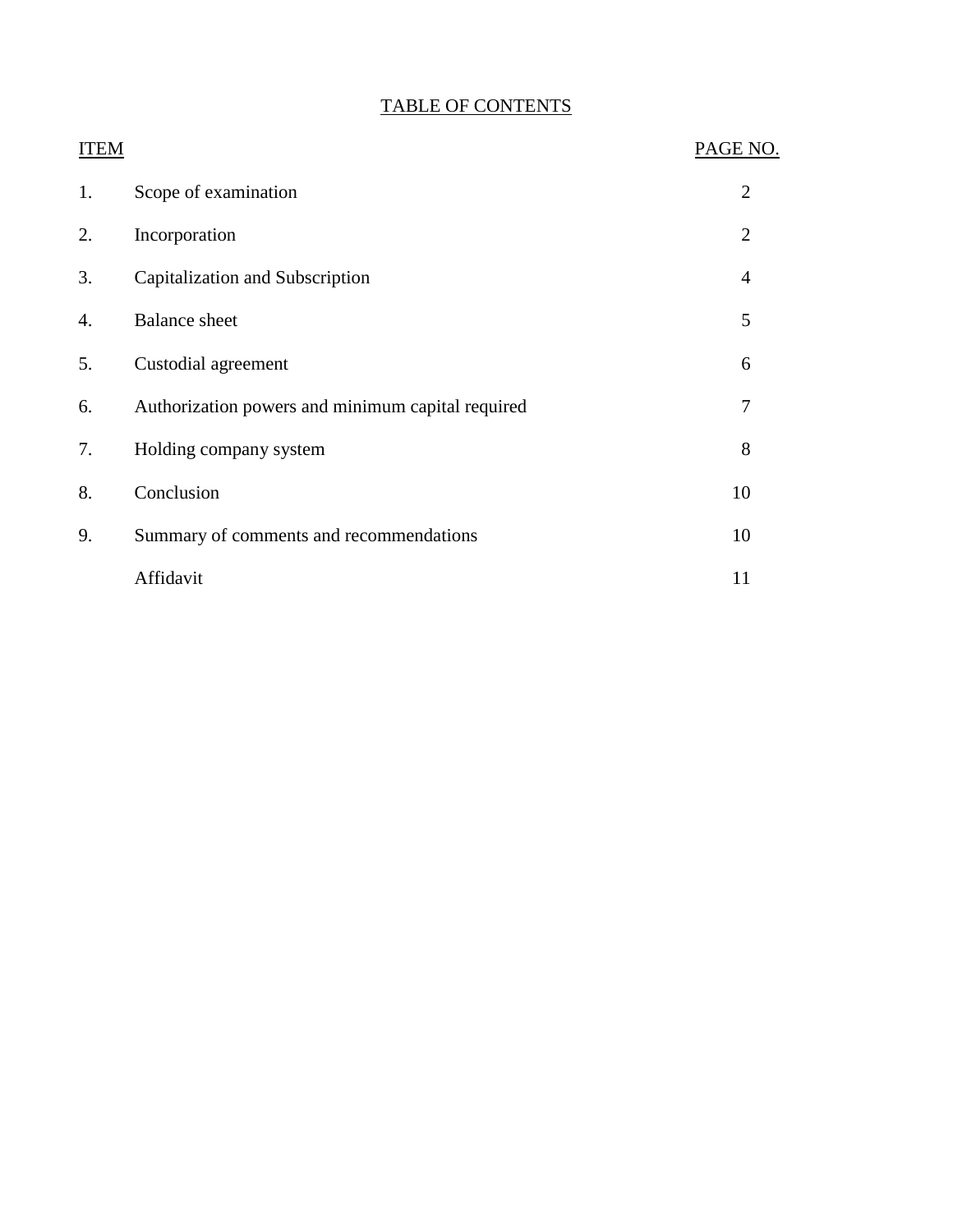

STATE OF NEW YORK INSURANCE DEPARTMENT 25 BEAVER STREET NEW YORK, NEW YORK 10004

December 9, 2002

Honorable Gregory V. Serio Superintendent of Insurance Albany, New York 12257

Sir:

 Pursuant to the requirements of the New York Insurance Law, and in compliance with the instructions contained in Appointment Number 21957 dated November 29, 2002 attached hereto, I have made an examination on organization of Endurance Reinsurance Corporation of America as of December 6, 2002, and submit the following report thereon.

The examination was conducted at the office of the Company's attorney located at 125 West 55<sup>th</sup> Street, New York, NY 10019.

Wherever the designations "the Company" or "Endurance" appear herein without qualification, they should be understood to indicate Endurance Reinsurance Corporation of America.

Wherever the term "Department" appears herein without qualification, it should be understood to mean the New York Insurance Department.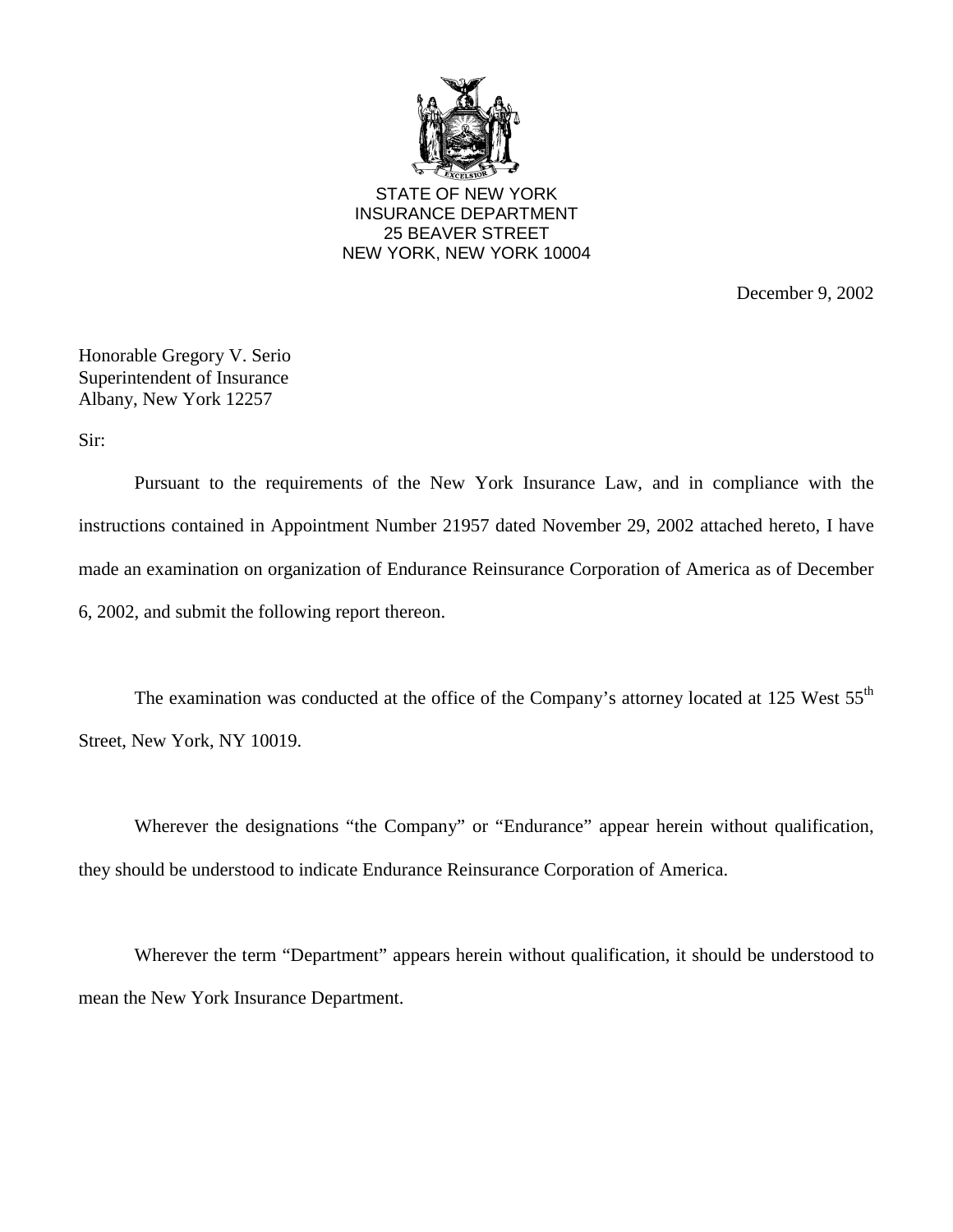#### 1. SCOPE OF EXAMINATION

<span id="page-3-0"></span> the corporate minutes, the stock register and the inter-company and custodial agreements entered into by the Company as of the examination date. In addition, an affidavit, appended hereto, was obtained from two The examination comprised a complete verification of issuance of the Company's capital stock, the receipt of capital and surplus funds, and the determination of the Company's assets and liabilities. The records examined were the declaration of intention and charter, the by-laws, the certificate of incorporation, officers of the Company indicating that the transactions noted in this report were lawful and bona fide.

### **2. INCORPORATION**

Endurance Reinsurance Corporation of America was incorporated under the laws of the State of New York on September 5, 2002. The Department approved the Company's declaration of intention and charter on the same date. The Company's office is intended to be located in Westchester County, NY.

The Company's board of directors was comprised of the following thirteen members:

| Name and Residence                                | <b>Principal Business Affiliation</b>                                                            |
|---------------------------------------------------|--------------------------------------------------------------------------------------------------|
| Louis Anthony Adanio<br>Morganville, NJ           | Chief Property Insurance Officer,<br>Endurance Specialty Insurance Ltd.                          |
| Thomas David Bell<br>Washington Crossing, PA      | Executive Vice President, Treaty Reinsurance Operations,<br>Endurance Specialty Insurance Ltd.   |
| Mark William Boucher<br>Richmond, Surrey, England | <b>Executive Vice President, International Operations</b><br>Endurance Specialty Insurance Ltd.; |
|                                                   | Chief Executive Officer,                                                                         |
|                                                   | Endurance Worldwide Insurance Ltd. and                                                           |
|                                                   | Endurance Worldwide Holdings Ltd.                                                                |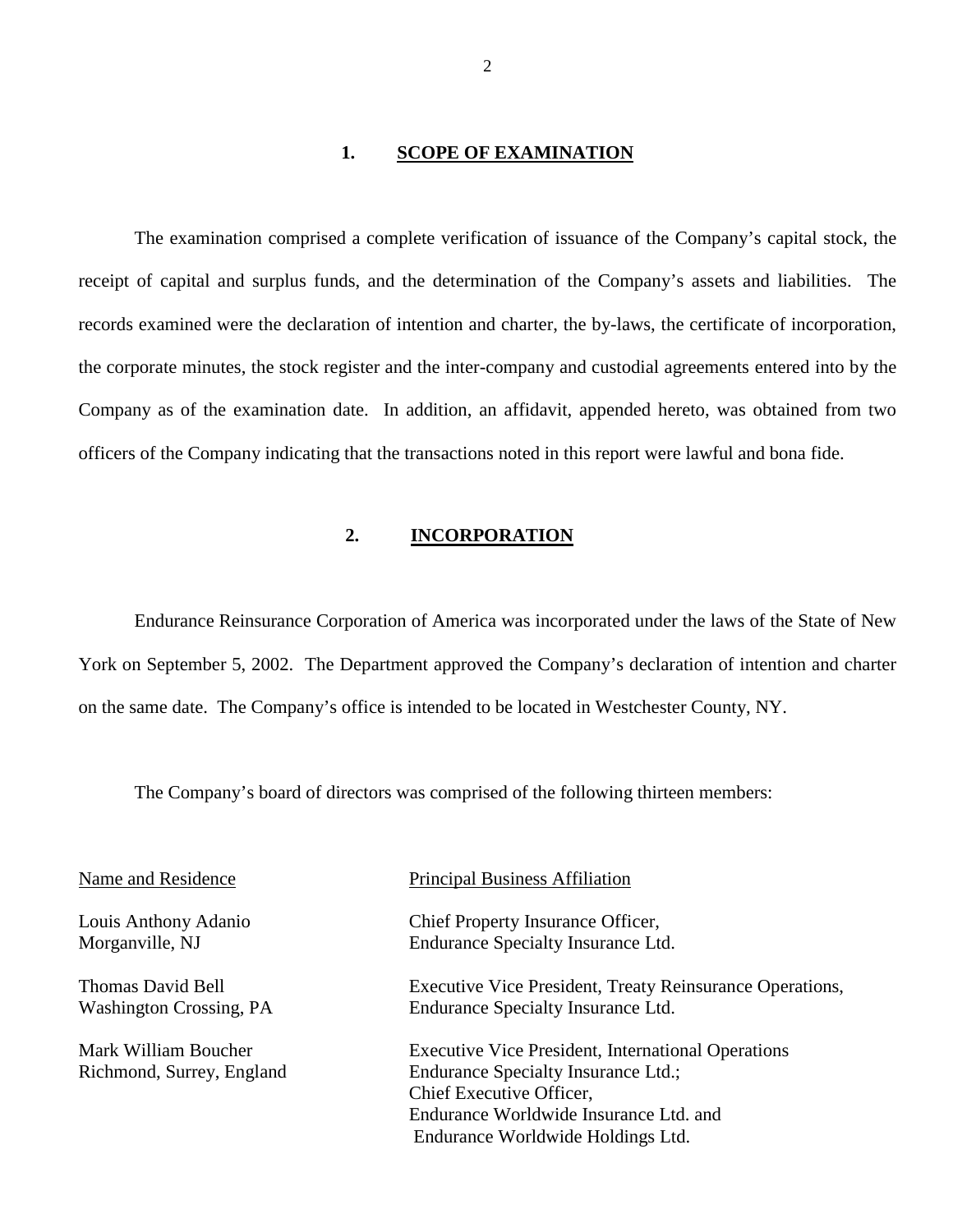### Name and Residence

Colleen Patricia Brennan Paget, Bermuda

David Vincent Cabral Smith, Bermuda

Steven Walter Carlsen Chappaqua, NY

David Somers Cash Southampton, Bermuda

Judith Mae Hart Leawood, KS

Ronald Harry Koch Rockville Center, NY

James Randy Kroner New York, NY

Kenneth John LeStrange Short Hills, NJ

Ralph Michael Serio Mantoloking, NJ

Rob-Lee Womack, Jr. Hamilton Parish, Bermuda

#### Principal Business Affiliation

Chief Financial Officer, Endurance Specialty Insurance Ltd. and Endurance Specialty Holdings Ltd.

Senior Vice President, Excess Casualty, Endurance Specialty Insurance Ltd.

President, Endurance Reinsurance Corporation of America and Endurance U.S. Holdings Corp.

Chief Actuary and Chief Risk Officer, Endurance Specialty Insurance Ltd.

Executive Vice President, Hospital Liability Operations, Endurance Specialty Insurance Ltd.

Senior Vice President, Casualty Reinsurance, Endurance Specialty Insurance Ltd.

Chief Investment Officer, Endurance Specialty Insurance Ltd. and Endurance Specialty Holdings Ltd.; Executive Vice President, Endurance U.S. Holdings Corp.

Chairman, President and Chief Executive Officer, Endurance Specialty Insurance Ltd. and Endurance Specialty Holdings Ltd.; Chairman, Endurance U.S. Holdings Corp., Endurance Worldwide Holdings Ltd. and Endurance Worldwide Insurance Ltd.

Executive Vice President, Alternative Risk Transfer, Corporate Operations and Marketing, Endurance Specialty Insurance Ltd.

Senior Vice President, Property Treaty, Endurance Specialty Insurance Ltd.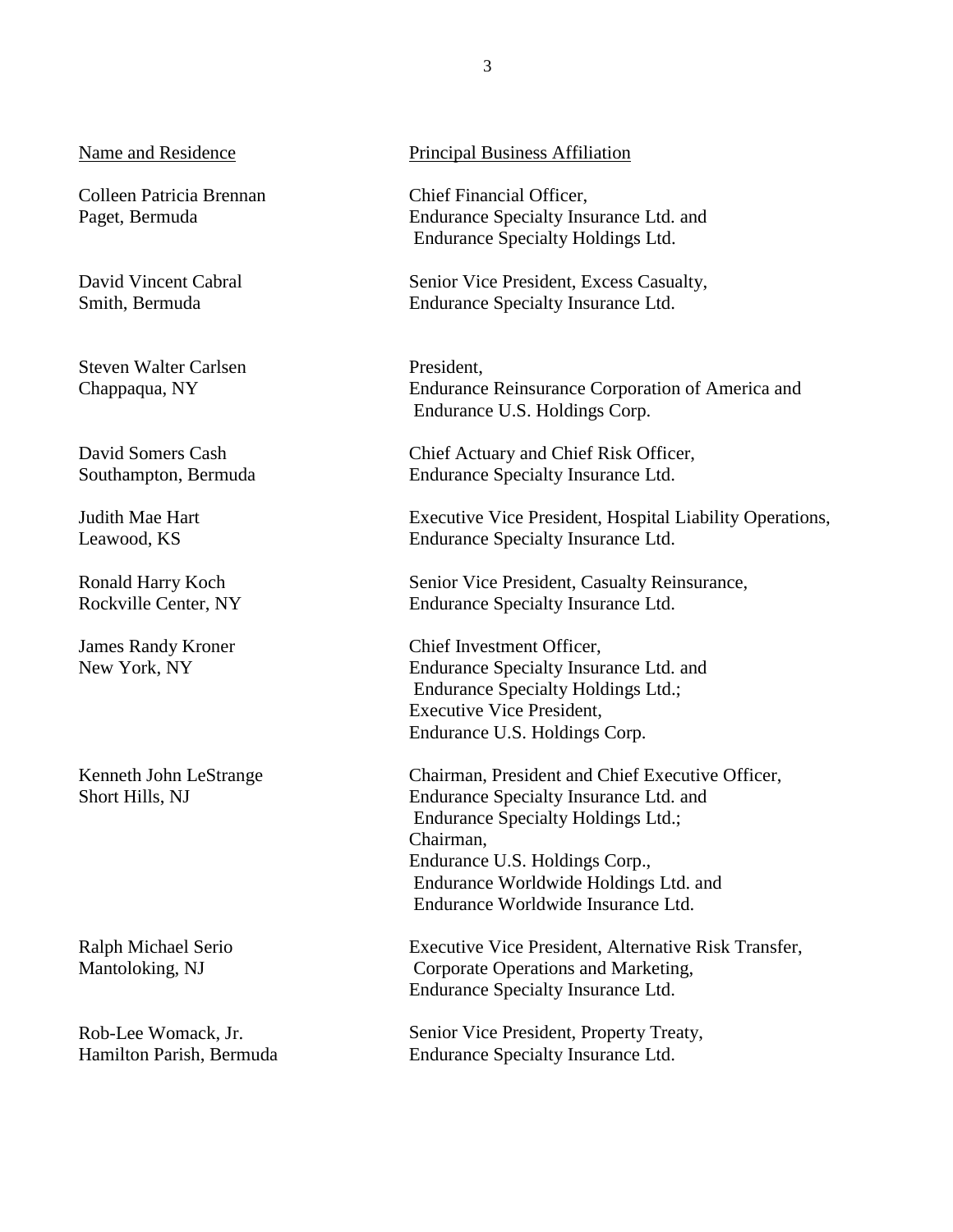<span id="page-5-0"></span>As of December 6, 2002, the principal officers of the Company were as follows:

Name Title

Kenneth John LeStrange Chairman Steven Walter Carlsen President Emily Canelo Secretary William Babcock Treasurer

### **3. CAPITALIZATION AND SUBSCRIPTION**

 Endurance U.S. Holdings Corporation, a Delaware Corporation, which is wholly owned by Endurance Endurance Reinsurance Corporation of America ("ERCA") is a wholly owned subsidiary of Specialty Insurance Ltd., a Bermuda Insurance Company. Endurance Specialty Holdings Ltd., a Bermuda Corporation, is the ultimate parent of the aforementioned companies.

ERCA has authorized capital of \$5,000,000, consisting of 5,000,000 shares of \$1.00 par value per share common stock. On December 5, 2002 the Company issued 5,000,000 shares of its common stock to Endurance U.S. Holdings Corporation for a consideration of \$336,000,000, of which \$5,000,000 was allocated to common stock and \$331,000,000 was paid in and contributed surplus.

In order to fulfill the deposit requirements of Section 4104 of the New York Insurance Law, the Company has placed securities with a par and market value of \$3,000,000 in a custodial account in the name of "the Superintendent of Insurance of the State of New York" in trust for the security of the policyholders of Endurance Reinsurance Corporation of America.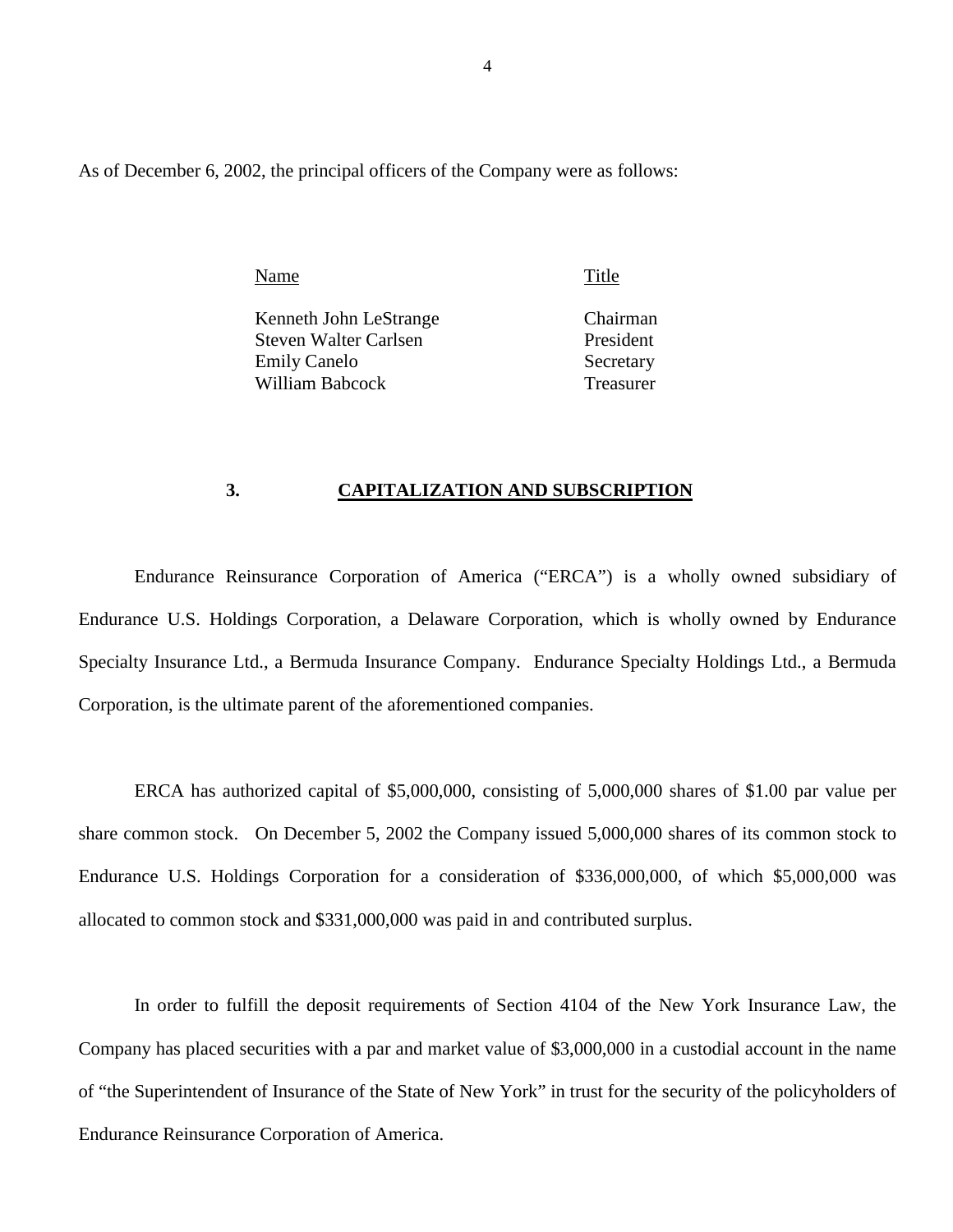# **4. BALANCE SHEET**

 The following shows the assets, liabilities and surplus as regards policyholders as determined by this examination as of December 6, 2002 and as reported by the Company:

| <b>Assets</b>                                          |                            |               |
|--------------------------------------------------------|----------------------------|---------------|
| <b>Bonds</b>                                           |                            | \$323,492,152 |
| Cash                                                   |                            | 12,422,643    |
| Total admitted assets                                  |                            | \$335,914,795 |
| Liabilities                                            |                            |               |
| Accounts payable                                       |                            | \$245,000     |
| <b>Total liabilities</b>                               |                            | \$245,000     |
| <b>Capital and Surplus</b>                             |                            |               |
| Common capital stock                                   | $\mathcal{S}$<br>5,000,000 |               |
| Gross paid in and contributed surplus                  | 331,000,000                |               |
| Unassigned funds (Surplus)                             | (330, 205)                 |               |
| Total surplus as regards policyholders                 |                            | \$335,669,795 |
| Total liabilities and surplus as regards policyholders |                            | \$335,914,795 |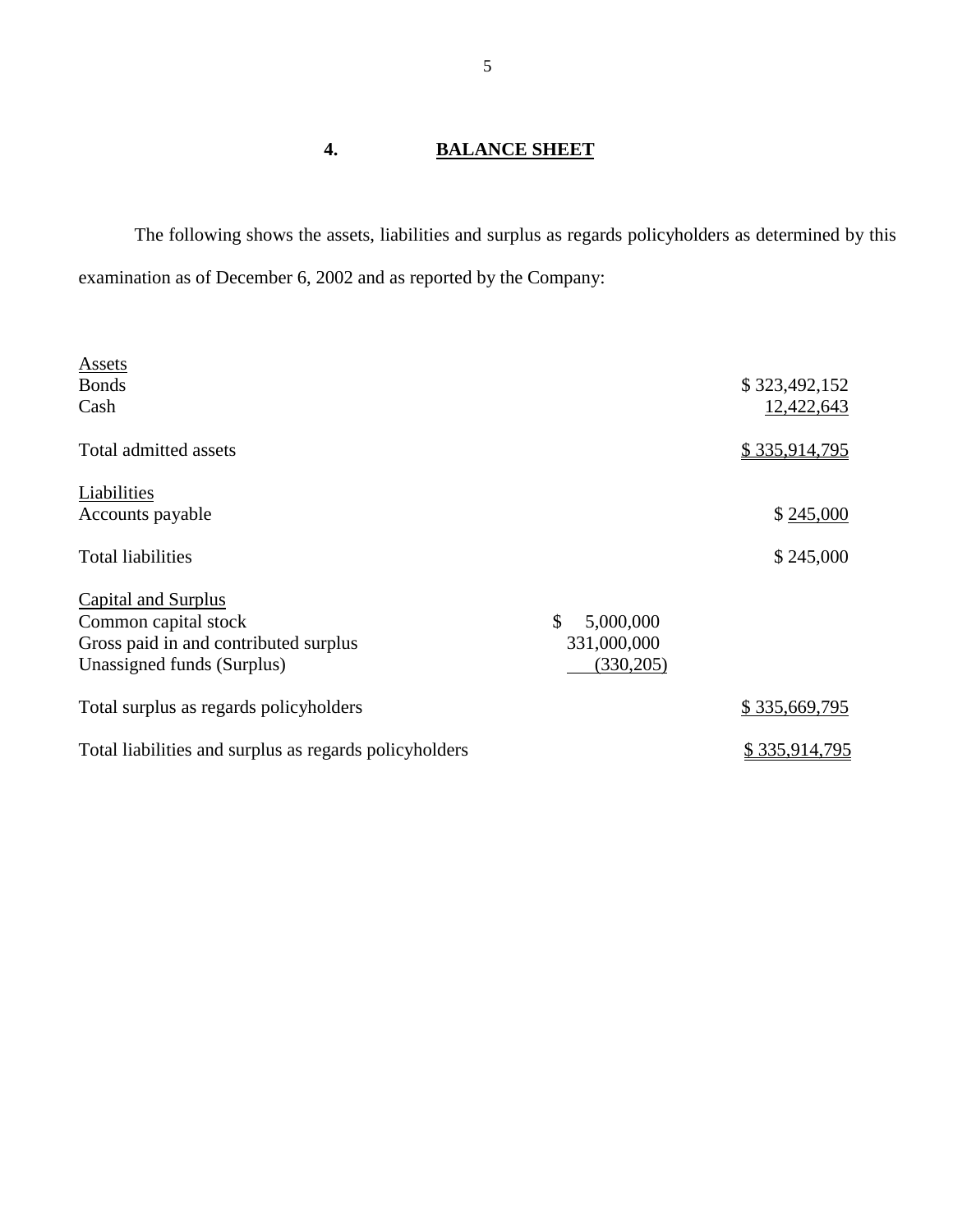## **5. CUSTODIAL AGREEMENT**

<span id="page-7-0"></span> The custodial agreement entered between the Company and Bank of New York is missing the following protective covenants set forth in Part 1-General, Section IV.H-Custodial or Safekeeping Agreements of the NAIC Financial Condition Examiner's Handbook:

- securities that are substitutable or interchangeable with others of the same class, such as bearer securities 1. The agreement should state that certificated securities of the insurance company shall be held separate from all other securities or in a fungible bulk. A fungible bulk of securities consists of classes of or commons stocks of the same denomination. Those securities held in a fungible bulk by the custodian, in a clearing corporation, or in the Federal Reserve book-entry system, shall be separately identified on the custodian's official records as being owned by the insurance company.
- clearing corporation is a corporation as defined in Article of the Uniform Commercial Code that is 2. Any custodial or safekeeping agreement with an agent, or clearing corporation should meet the requirements herein contains satisfactory safeguards and controls, including but not limited to the following provisions. For the purpose of this guidance, an agent is a national bank, state bank, or trust company with an account in a clearing corporation or a member of the Federal Reserve System. A organized for the purpose of effecting transactions in securities by computerized book-entry, except those securities issued under the laws of a foreign country.
- of any loss of rights or privileges resulting from said loss of securities shall be promptly replaced; and 3. That in the event of a loss of the securities for which the custodian is obligated to indemnify the insurance company, the securities shall be promptly replaced or the value of the securities and the value may provide;
- be a written agreement between the custodian and the agent that the agent shall be subjected to the same liability for loss of securities as the custodian. If the agent is governed by laws that differ from the 4. That in the event that the custodian gains entry in a clearing corporation through an agent, there should regulation of the custodian, the Commissioner of Insurance of the state of domicile may accept a standard of liability applicable to the agent that is different from the standard liability;
- 5. That if the custodial agreement has been terminated or if 100% of the account assets in any one custody account have been withdrawn, the custodian shall provide written notification, within three business days of termination or withdrawal, to the insurer's domicile commissioner;
- 6. The custodian and its agents, upon reasonable request, shall be required to send all reports which they receive from a clearing corporation or the Federal Reserve book-entry system which the clearing corporation or the Federal Reserve permits to be redistributed and reports prepared by the custodian's outside auditors, to the insurance company on their respective systems of internal control;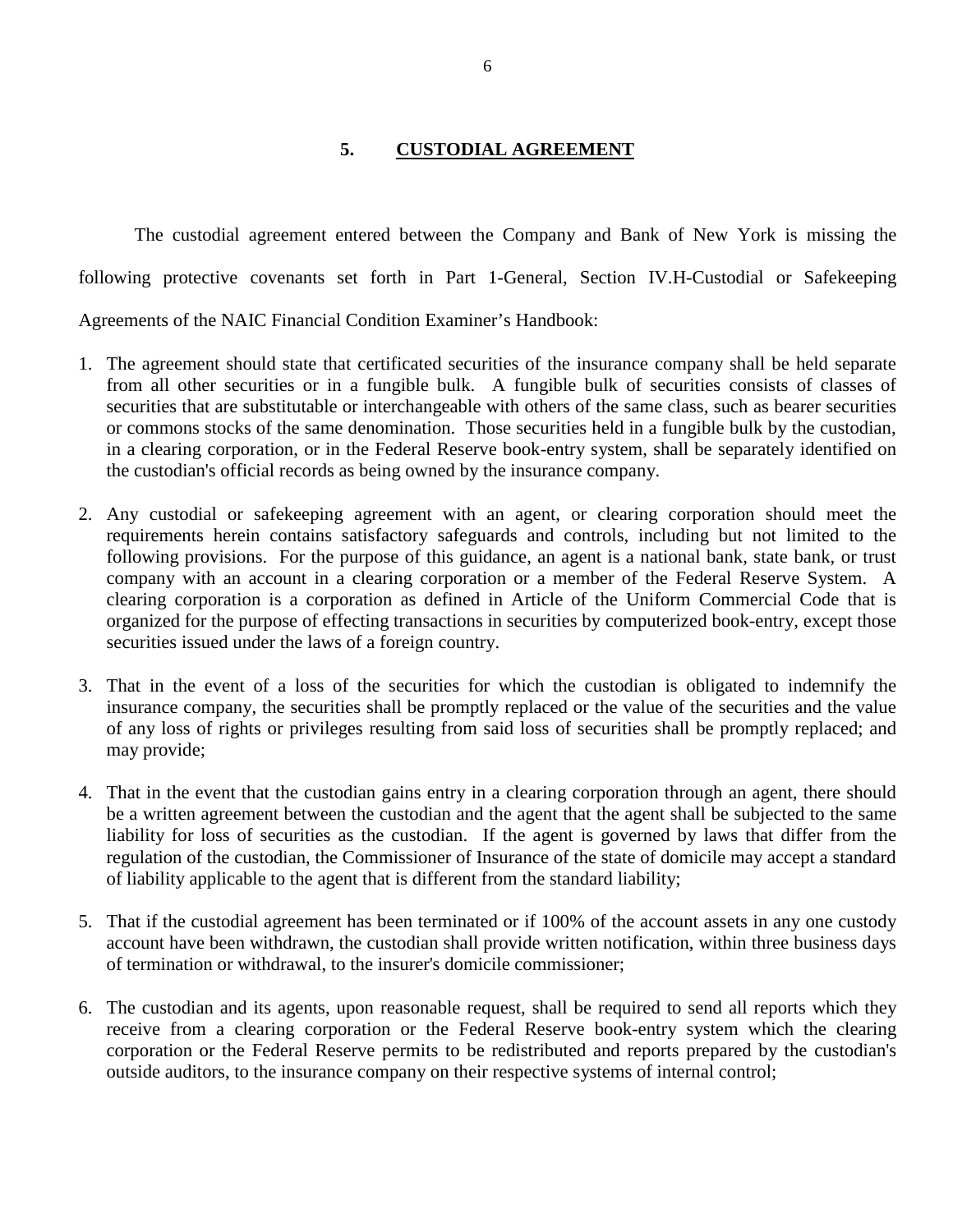<span id="page-8-0"></span> Therefore, it is recommended that the Company amend the custodial agreement with Bank of New York to comply with the guidelines set forth in the NAIC Examiner's Handbook.

## **6. AUTHORIZATED POWERS AND MINIMUN CAPITAL REQUIRED**

 The Company is authorized to transact the kinds of insurance as defined in the following numbered paragraphs of Section 1113(a) of the New York Insurance Law:

| <u>Paragraph</u> | <b>Line of Business</b>                        |
|------------------|------------------------------------------------|
|                  |                                                |
| 3                | Accident & health                              |
| $\overline{4}$   | Fire                                           |
| 5                | Miscellaneous property damage                  |
| 6                | Water damage                                   |
| 7                | Burglary and theft                             |
| 8                | <b>Glass</b>                                   |
| 9                | Boiler and machinery                           |
| 10               | Elevator                                       |
| 11               | Animal                                         |
| 12               | Collision                                      |
| 13               | Personal injury liability                      |
| 14               | Property damage liability                      |
| 15               | Workers' compensation and employers' liability |
| 16               | Fidelity and surety                            |
| 17               | Credit                                         |
| 19               | Motor vehicle and aircraft physical damage     |
| 20               | Marine and inland marine                       |
| 21               | Marine protection and indemnity                |
| 22               | Residual value                                 |
| 24               | Credit unemployment                            |
| 26               | Gap                                            |
| 27               | Prize indemnification                          |
| 28               | Service Contract reimbursement                 |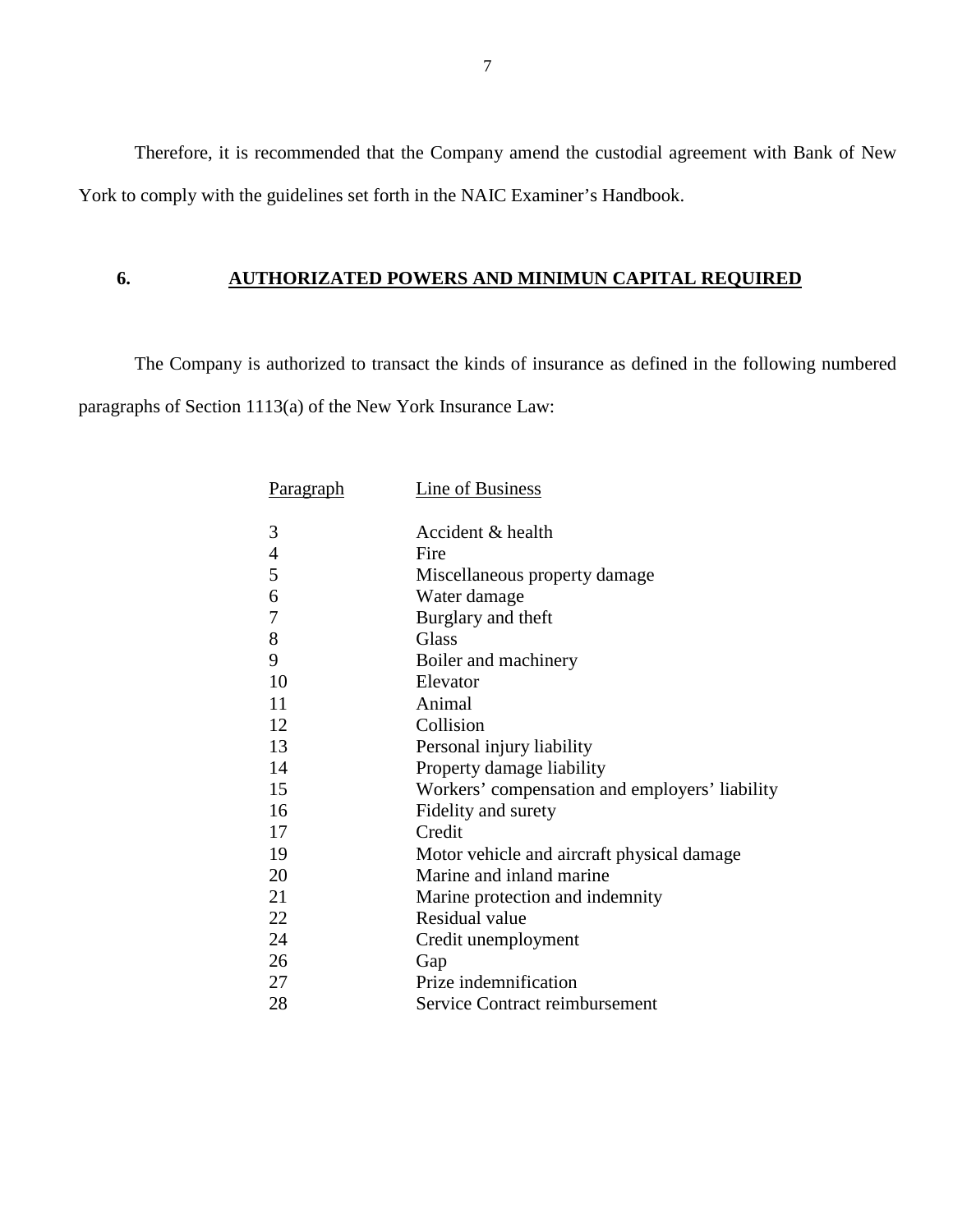<span id="page-9-0"></span>The Company is also authorized to write such workers' compensation insurance as may be incident to coverages contemplated under paragraphs 20 and 21 of Section 1113(a), including insurances described in the Longshoremen's and Harbor Workers' Compensation Act (Public Law No. 803, 69<sup>th</sup> Congress as amended; 33 USC Section 901 it seq. as amended).

In addition, it is authorized to transact the kinds of insurance and reinsurance specified in Section 4102(c) of the New York Insurance Law, except for life, annuities and title.

 Based on the lines of business for which the Company is licensed and the Company's current capital structure, and pursuant to the requirements of Articles 13 and 41 of the New York Insurance Law, the Company is required to maintain a minimum surplus to policyholders in the amount of \$35,000,000.

#### **7. HOLDING COMPANY SYSTEM**

 Endurance Reinsurance Corporation of America ("ERCA") is wholly owned by Endurance U.S. Holdings Corporation, a Delaware Corporation, which is wholly owned by Endurance Specialty Insurance Ltd., a Bermuda Insurance Company. Endurance Specialty Holdings Ltd., a Bermuda Corporation, is the ultimate parent of the aforementioned companies.

The following is a chart of the holding company system at December 6, 2002:

8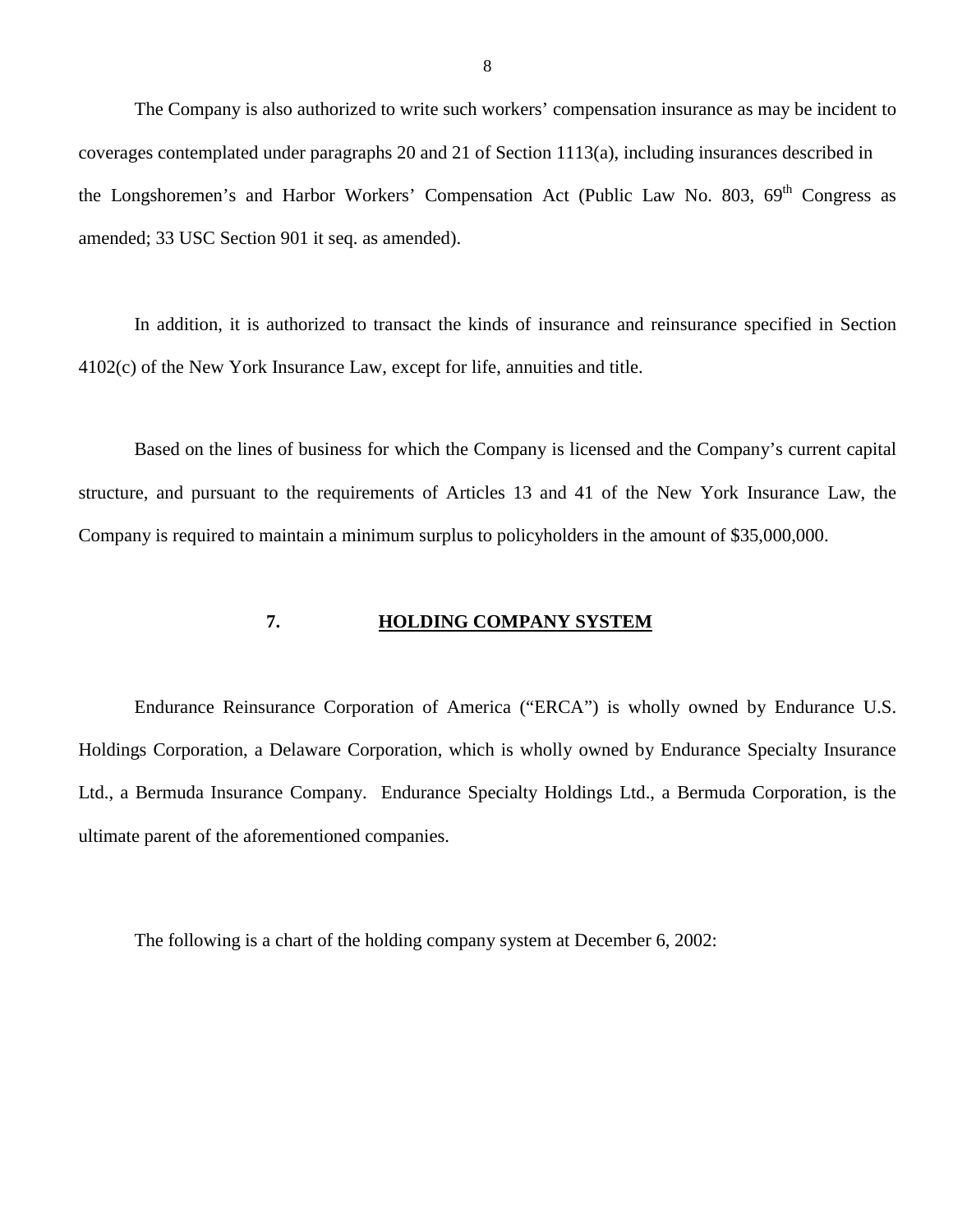

## Inter-Company Agreements

 The Company filed the following inter-company agreements with the Department in accordance with the provisions of Section 1505(d) of the New York Insurance Law:

## Tax Allocation Agreement

The Tax Allocation Agreement is between the Company and its immediately United States parent, Endurance U.S. Holdings Corp. The terms are in compliance with the guidelines set forth in Circular Letter 1979-33 of the Department.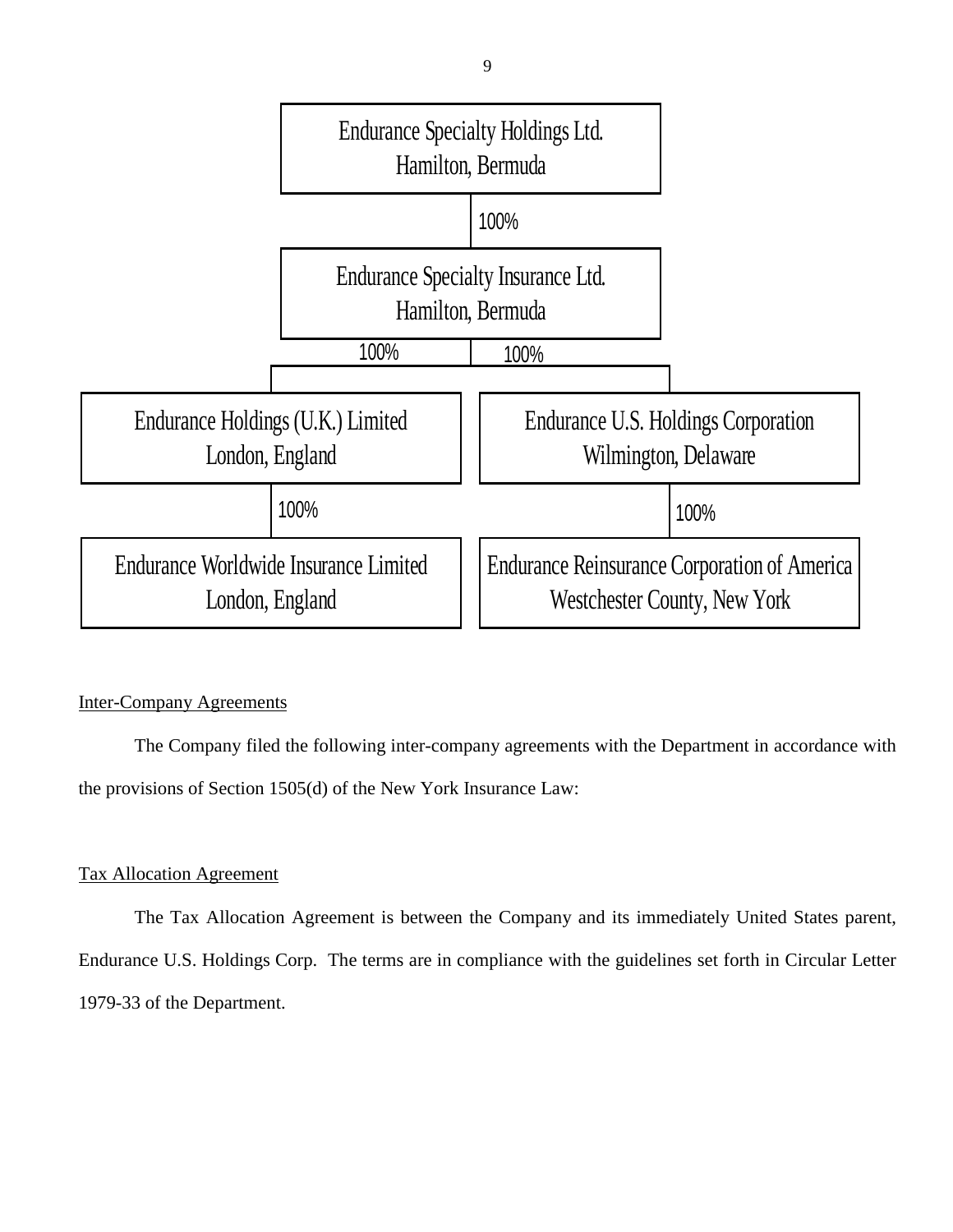#### <span id="page-11-0"></span>Quota Share Reinsurance Agreement

 Ltd. Under the terms of this agreement, the Company agrees to cede 50% of its net retained liability. The The Company is a party to a quota share reinsurance agreement with Endurance Specialty Insurance Company receives a ceding commission of 25% for such cessions.

### **8. CONCLUSION**

Based on the foregoing examination, it is concluded that the Company sold \$5,000,000 shares of common stock with a par value of \$1.00 per share. These shares represented the total authorized and issued stock for which the Company received a consideration of \$336,000,000, of which \$5,000,000 represents capital paid in and \$331,000,000 represents gross paid in and contributed surplus.

### **9. SUMMARY OF COMMENTS AND RECOMMENDATIONS**

#### ITEM PAGE NO.

#### A Custodial Agreement

 with Bank of New York to comply with the guidelines set forth in the It is recommended that the Company amend the custodial agreement 7 NAIC Examiner's Handbook.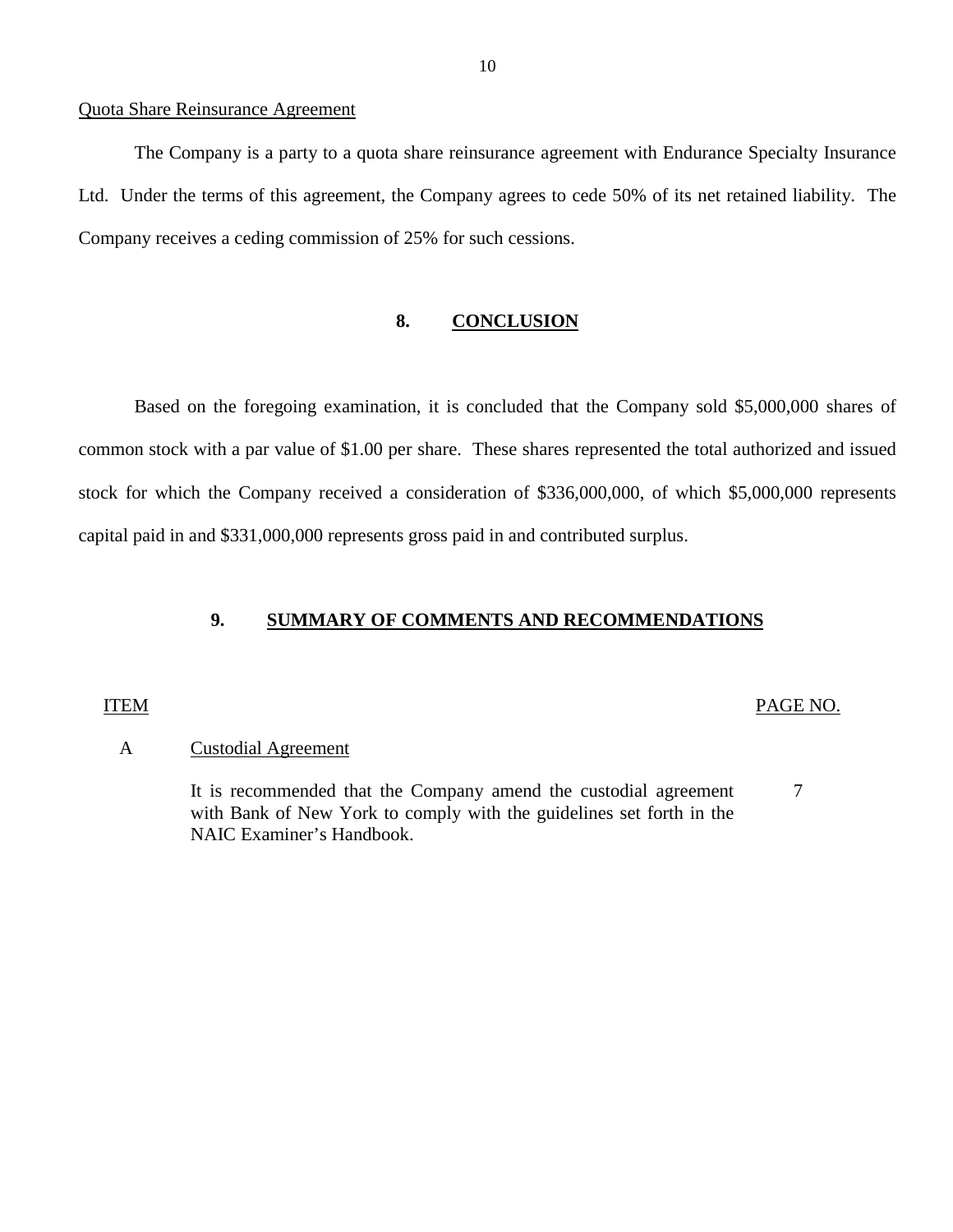<span id="page-12-0"></span>STATE OF NEW YORK

 $SS -$ 

COUNTY OF WESTCHESTER

The undersigned, each an executive officer of Endurance Reinsurance Corporation of America (the "Company"), duly sworn, depose and say under oath that, on the date of the organizational examination of the Company:

- Each of the undersigned is an officer of the Company.  $(1)$
- The Company's capital and surplus equals three hundred thirty six million  $(2)$ dollars (\$336,000,000.00), consisting of paid in capital of five million dollars (\$5,000,000.00) and contributed surplus of three hundred thirty one million dollars (\$331,000,000.00) (the "Capital and Surplus"). The Capital and Surplus is on deposit with The Bank of New York.
- No part of the Capital and Surplus has been withdrawn, pledged, or in any  $(3)$ way impaired.
- $(4)$ No part of the Capital and Surplus is to be invested or otherwise legitimately used or appropriated except for the sole and exclusive use and benefit of the Company.
- There is no agreement or understanding, express or implied, made or  $(5)$ existing between the Company and its officers, or any or either of them, or any other person or persons, to the effect or import that the money paid in by any stockholder shall be loaned or returned to it.
- Neither the Company nor any of its officers is in any way, manner or form  $(6)$ pledged or committed to make any investment, loan or disposition of the Capital and Surplus, or any part or portion thereof, which is not in strict conformity in all respects with the provisions of the Insurance Law of the State of New York.
- The Capital and Surplus is the property of the Company and is possessed  $(7)$ by the Company in its corporate name and capacity for the benefit of its policyholders.

[Remainder of page intentionally left blank]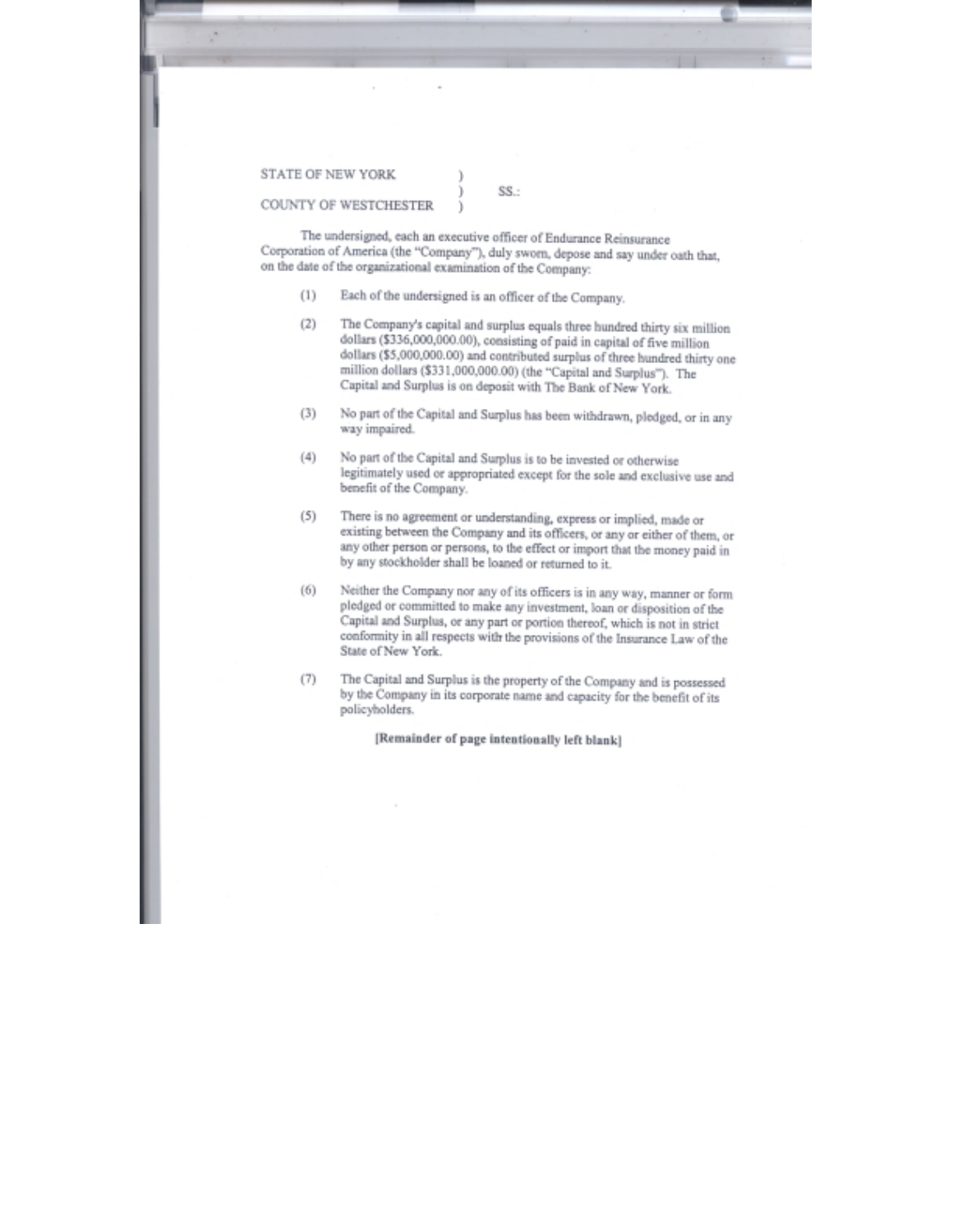U. √ 0 Steven W. Carlsen<br>President

Subscribed and sworn to before me this  $\frac{J^{\text{eff}}}{J}$  day of December, 2002.

Darbara Senedettion Notary Public

**BARBARA BENEDETTING**<br>Notary Public, State of New York<br>Ouelfied in Westerland, Counties<br>New Expires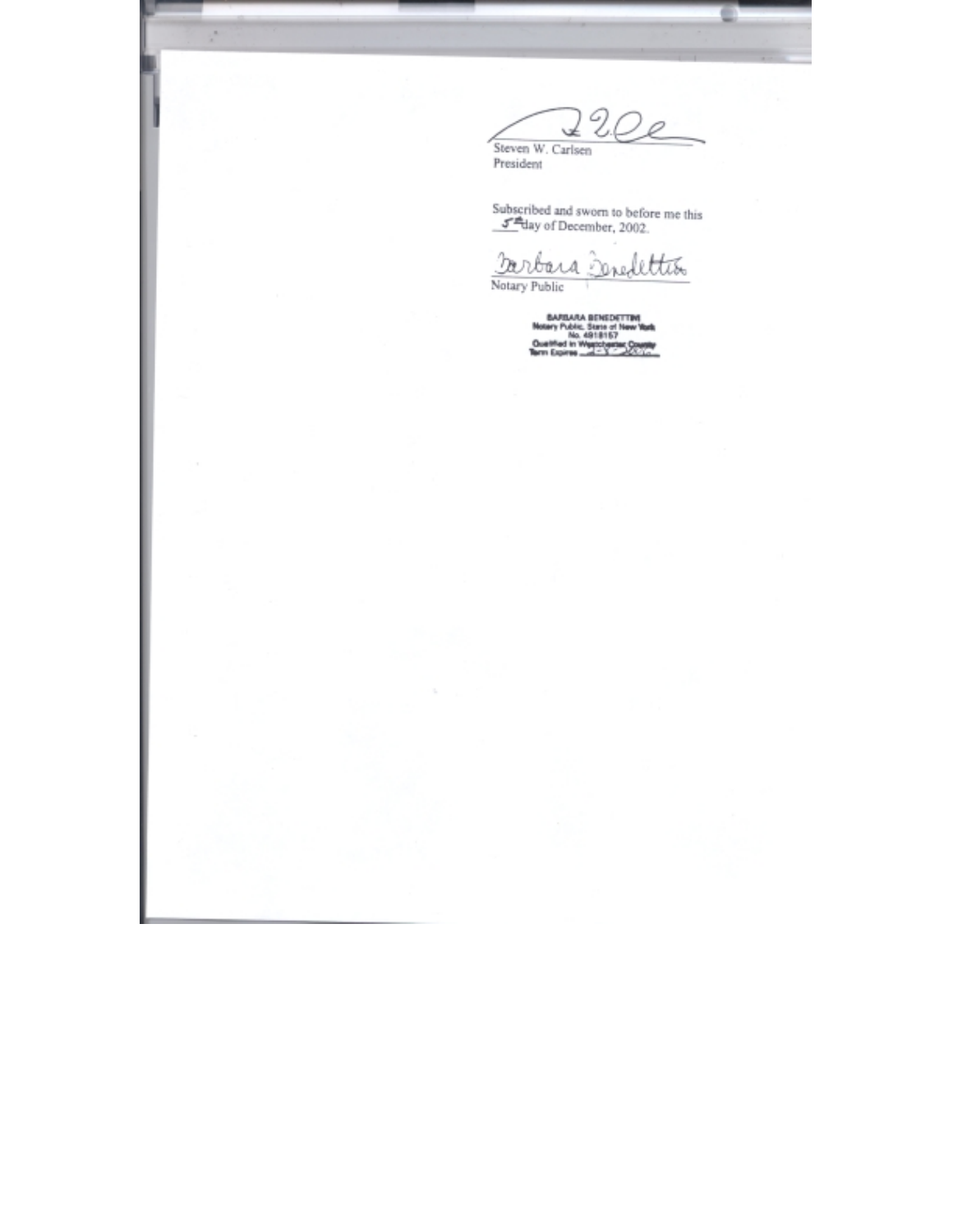Bluk Millerin 1<br>William Babcock<br>Treasurer

c

 $\lambda$ 

Subscribed and sworn to before me this  $\underline{\underline{\smash{\text{5}}}}$  day of December, 2002.

Sartara Benedeltini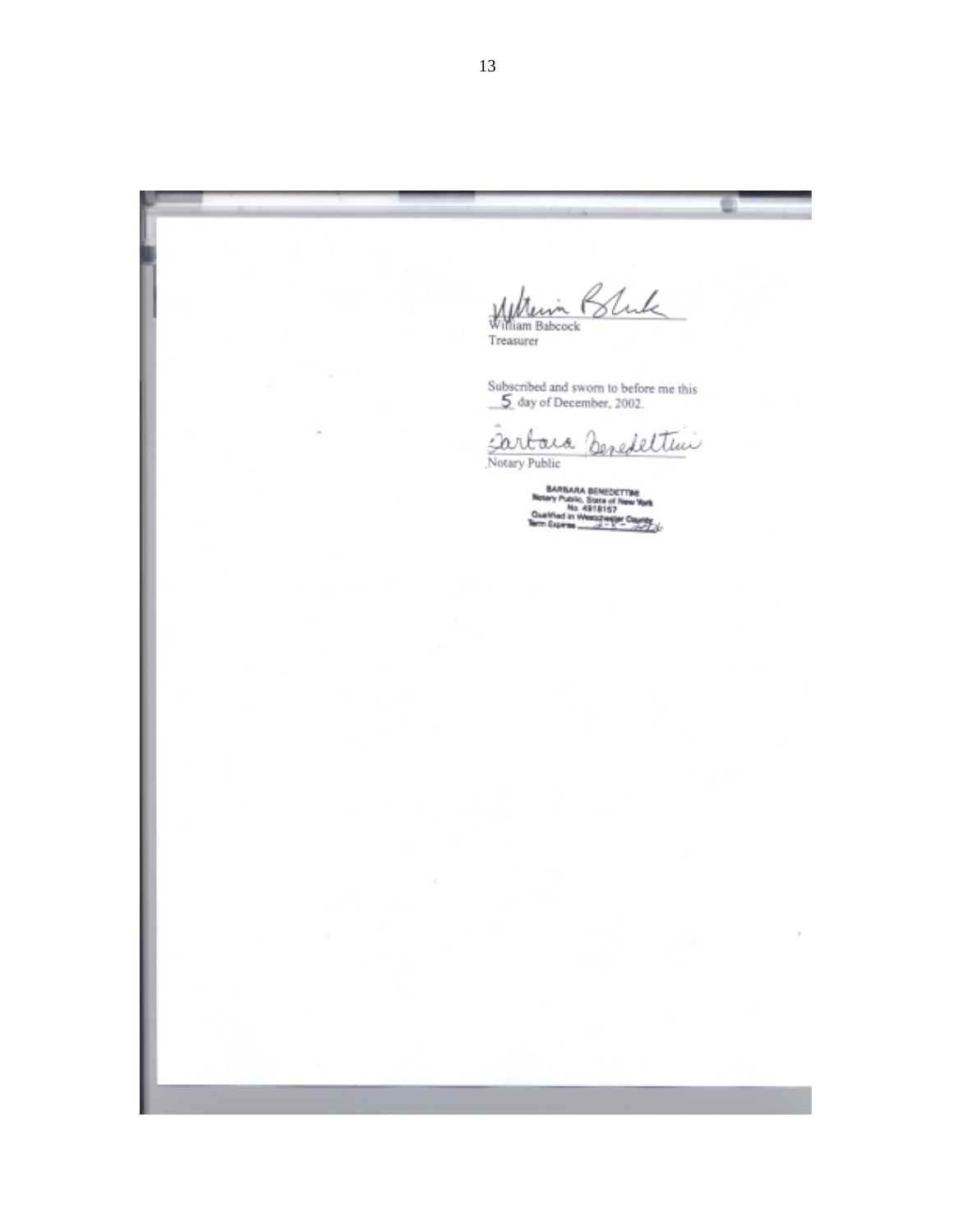Respectfully submitted,

/S/

l Annie Lau, CFE Senior Insurance Examiner

## STATE OF NEW YORK ) )SS: COUNTY OF NEW YORK )

ANNIE LAU, being duly sworn, deposes and says that the foregoing report, subscribed by her, is true to the best of her knowledge and belief.

 $/S/$ 

Annie Lau

l

Subscribed and sworn to before me

this  $\qquad \qquad \text{day of} \qquad \qquad .2002.$